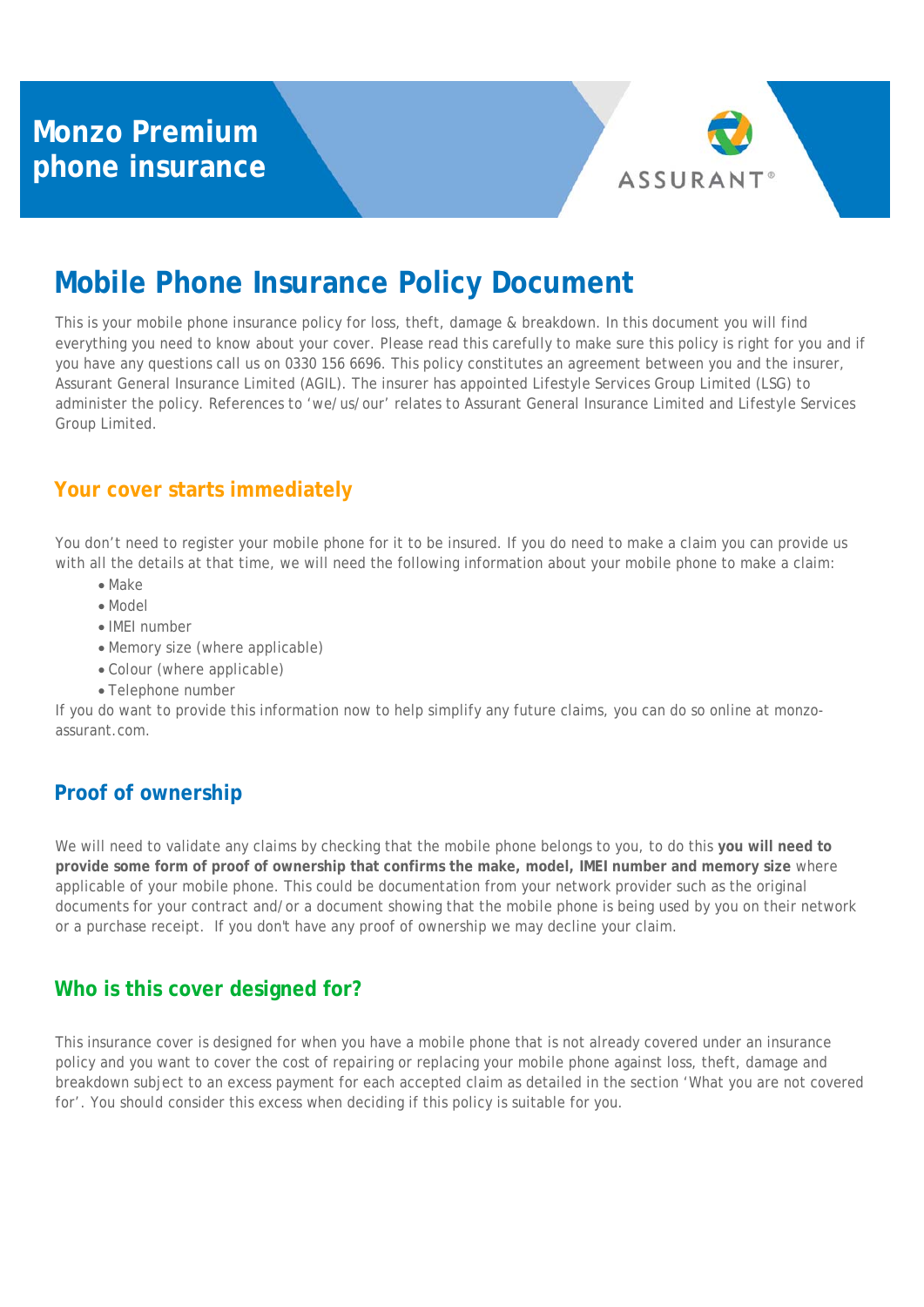# **What you are covered for**

**This policy is for customers permanently residing in the UK and covers mobile phones owned by the account holder(s) up to a value of £2,000 (including VAT).** 

| Your mobile phone is<br>covered for:<br><b>Loss</b><br>$\bullet$<br><b>Theft</b><br>$\bullet$<br>Damage<br>$\bullet$<br>Breakdown<br>$\bullet$ | If your mobile phone is damaged or breaks down we will either repair or replace it.<br>If your mobile phone is lost or stolen we will replace it.<br>Repaired or replacement phones can only be sent to a UK address<br>If you are unable to provide the damaged or faulty mobile phone to support your damage<br>or breakdown claim, then this will be classified as a claim for a lost mobile phone.                                                                                                                                                                                                                                  |
|------------------------------------------------------------------------------------------------------------------------------------------------|-----------------------------------------------------------------------------------------------------------------------------------------------------------------------------------------------------------------------------------------------------------------------------------------------------------------------------------------------------------------------------------------------------------------------------------------------------------------------------------------------------------------------------------------------------------------------------------------------------------------------------------------|
| occurring anywhere in<br>the world                                                                                                             | Replacements<br>This is not 'new for old' insurance, and replacement phones will come from fully<br>refurbished stock (not brand new). Before we send any phones to settle a claim, we<br>undertake a comprehensive checking process to ensure they are in full working order. All<br>phones will come with a 1-year warranty.<br>We will provide you with a mobile phone of the same make, model and memory size, if we<br>cannot do this you will be given a choice of models with an equivalent specification.<br>We will try to provide one of the same colour but cannot guarantee this.                                           |
| Unauthorised network<br>charges (calls, texts,<br>data etc.) are covered<br>up to a maximum of<br>£1,000                                       | Following a successful claim for loss or theft, we will pay those charges incurred during<br>the period between the moment the loss or theft occurred until 24 hours after you<br>discovered it missing.<br>For example, if your phone was stolen at 8am on Tuesday and you discovered it missing at<br>11am on Wednesday, you would be covered for charges made between 8am Tuesday and<br>11am Thursday, up to a maximum of £1,000<br>We will need copies of itemised bills for contract phones, or receipts showing purchase of<br>top-ups on Pay as You Go phones to support these claims.                                          |
| Accessories up to the<br>value of £300                                                                                                         | Accessories lost, stolen or damaged at the same time as your mobile phone are covered if<br>your mobile phone claim was successful. If we cannot repair or replace your accessories<br>with items of a similar specification, we will discuss an alternative settlement. An<br>accessory is an item which is intended to be used with your device with the intent of<br>protecting it or making it more useful, versatile or attractive e.g. case, screen protector,<br>headphones, chargers, memory cards or Bluetooth headset. This is not an exhaustive list<br>and is intended to provide examples of what we mean by an accessory. |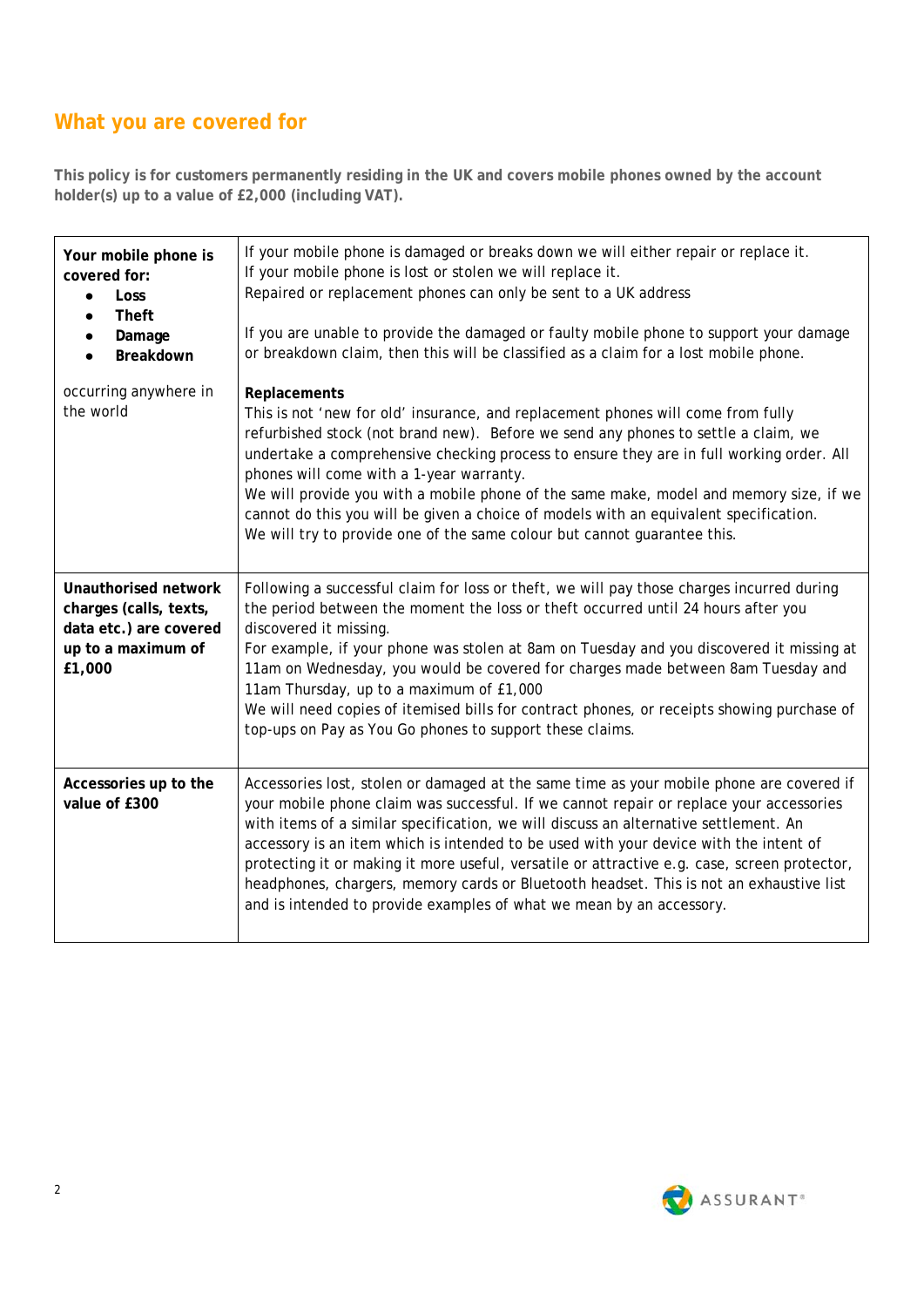# **What you are not covered for**

| <b>Excess</b>                                                                                               | You need to pay a contribution of £75 every time you make a successful claim, this is the<br>excess and must be paid before your claim will be settled. You can pay this by credit or<br>debit card.                                                                                                                                                                                                                                                                                                                                                                                                                                                                                                                                                                                                                                                                                                                                                                                                                                                                                                                                                                                                                                                                                                                                                                                                                                                                                                                                                                                                                                                                                                                                                              |
|-------------------------------------------------------------------------------------------------------------|-------------------------------------------------------------------------------------------------------------------------------------------------------------------------------------------------------------------------------------------------------------------------------------------------------------------------------------------------------------------------------------------------------------------------------------------------------------------------------------------------------------------------------------------------------------------------------------------------------------------------------------------------------------------------------------------------------------------------------------------------------------------------------------------------------------------------------------------------------------------------------------------------------------------------------------------------------------------------------------------------------------------------------------------------------------------------------------------------------------------------------------------------------------------------------------------------------------------------------------------------------------------------------------------------------------------------------------------------------------------------------------------------------------------------------------------------------------------------------------------------------------------------------------------------------------------------------------------------------------------------------------------------------------------------------------------------------------------------------------------------------------------|
| Loss, theft, damage or<br>breakdown as a result<br>of not taking<br>reasonable care of your<br>mobile phone | We expect that you will take care of your mobile phone, if you don't, then we may<br>decline your claim.<br>Taking reasonable care of your mobile phone means:<br>. Not knowingly leaving your mobile phone somewhere it is likely to be lost, stolen or<br>damaged, just think would you leave your wallet or purse there?<br>. If you need to leave your mobile phone somewhere then we expect you to lock it away<br>out of sight if possible. If you cannot lock it away, then you must leave it with<br>someone you trust or concealed out of sight in a safe place.<br>. Making reasonable enquiries to find your phone if you think you have lost it.<br>. If you sell your mobile phone make sure you use a protected payment service and wait<br>for payments to clear before releasing it to the buyer<br>If you knowingly leave your mobile phone where others can see it but you cannot and it is<br>then lost or stolen we may decline your claim.<br>Some examples of claims we have previously declined due to reasonable care not being<br>taken are:<br>• in a cafe or pub you leave your mobile phone on the table when you go to the bar to<br>pick up your drink instead of taking it with you<br>· leaving your mobile phone on display in your car<br>• leaving your mobile phone in the care of someone you don't know well<br>. not using a trackable postal service should you need to send your phone anywhere<br>• leaving your mobile phone on a bench in the changing rooms at the gym rather than<br>taking it with you or locking it in a locker<br>• intentionally damaging your mobile phone.<br>These examples are listed here to help you understand what's covered and are not the<br>only reasons a claim could be declined. |
| More than 2 claims per<br>account holder in a 12-<br>month period                                           | If you make 2 successful claims in any 12-month period, you will not be able to make any<br>further claims for incidents that happen before the anniversary of when the first claim<br>was made.<br>For example, if you submit a successful claim on 1st January and another successful claim<br>on 1st May in the same year you will not be covered for any further incidents that happen<br>before the 1st January of the following year.                                                                                                                                                                                                                                                                                                                                                                                                                                                                                                                                                                                                                                                                                                                                                                                                                                                                                                                                                                                                                                                                                                                                                                                                                                                                                                                       |
| Cosmetic damage                                                                                             | If it is just a scratch or dent, and your mobile phone still works as expected, then we will<br>not repair or replace it. For example, a scratched screen would not be covered but a<br>cracked screen would be covered.                                                                                                                                                                                                                                                                                                                                                                                                                                                                                                                                                                                                                                                                                                                                                                                                                                                                                                                                                                                                                                                                                                                                                                                                                                                                                                                                                                                                                                                                                                                                          |

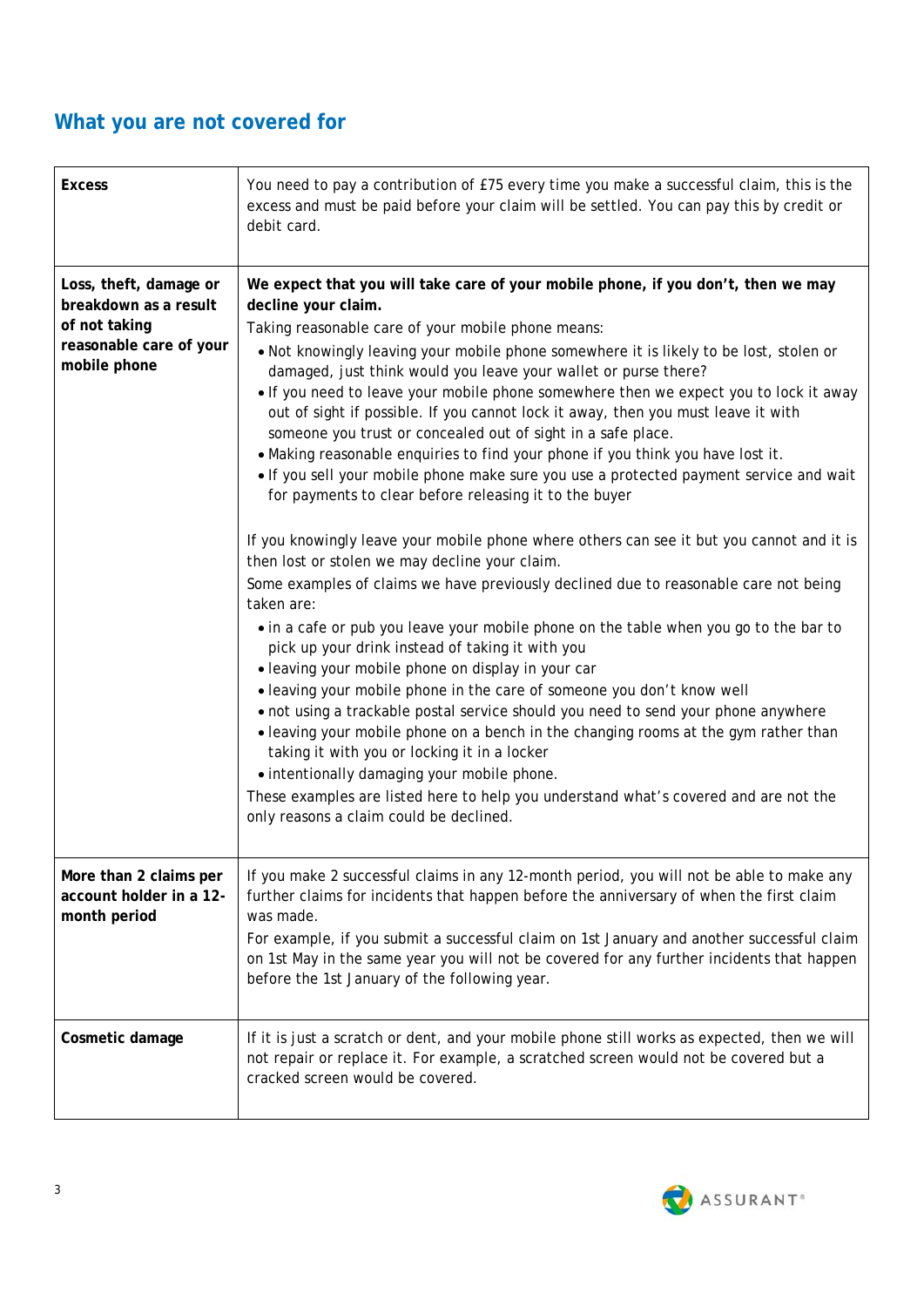| Contents of your mobile<br>phone         | We don't cover the contents of your mobile phone (e.g. photos, videos, contacts). This<br>also means that if any of the data or information stored on your phone is used to access<br>any existing accounts or open new accounts through fraud, we do not cover any financial<br>losses as a result.                                                                     |
|------------------------------------------|--------------------------------------------------------------------------------------------------------------------------------------------------------------------------------------------------------------------------------------------------------------------------------------------------------------------------------------------------------------------------|
| <b>Other losses</b>                      | We don't cover any cost or losses that cannot be resolved by the repair or replacement of<br>your mobile phone including for example: any loss of profit, opportunity, goodwill, loss of<br>use of subscription services or similar losses.                                                                                                                              |
| Any device that is not a<br>mobile phone | This policy is only for mobile phones. This means we only cover handheld devices that are<br>primarily designed to make and receive mobile phone calls.<br>This policy is not for tablet computers, smart watches or other wearable technology.                                                                                                                          |
| <b>Modifications</b>                     | If your mobile phone has been modified in any way, we will not cover the modifications<br>that have been made.<br>Modifications are anything that changes the way your mobile phone looks or operates<br>from the original specifications. This includes things like adding gems, precious metals or<br>making software changes such as unlocking it from a network.     |
| Unauthorised repairs                     | We want the ability to assess the damage to your mobile phone in order to best decide<br>whether to repair or replace it. If you have it repaired without our opportunity to do this<br>then we may not pay your claim.<br>This also includes any repair or modification which has not been authorised by the<br>manufacturer if this causes your phone to stop working. |

# **Actions you will need to take on the loss or theft of your mobile phone**

| Tell your airtime<br>provider as soon as you<br>can                            | Report your phone missing so your network provider can block the SIM card to prevent it<br>from being used by someone else.                                                                                                                                                           |
|--------------------------------------------------------------------------------|---------------------------------------------------------------------------------------------------------------------------------------------------------------------------------------------------------------------------------------------------------------------------------------|
| Report lost and stolen<br>mobile phones to the<br>police as soon as you<br>can | Sometimes mobile phones are found and handed in to the police.<br>We will require a police crime reference number before we can assess any claim for theft.                                                                                                                           |
| Report it to the place<br>you believe it has been<br>lost in or stolen from    | Often mobile phones are handed in so we expect you to make attempts to see if you can<br>retrieve it and provide us with the details to support your claim.                                                                                                                           |
| Make reasonable<br>attempts to recover<br>your mobile phone                    | If your mobile phone has the functionality, activate any location finder app or software to<br>help you in retrieving it (e.g. FindMyiPhone or FindMyDevice). This may also enable you to<br>lock and wipe the data stored on it. Do not attempt to retrieve your mobile phone if you |

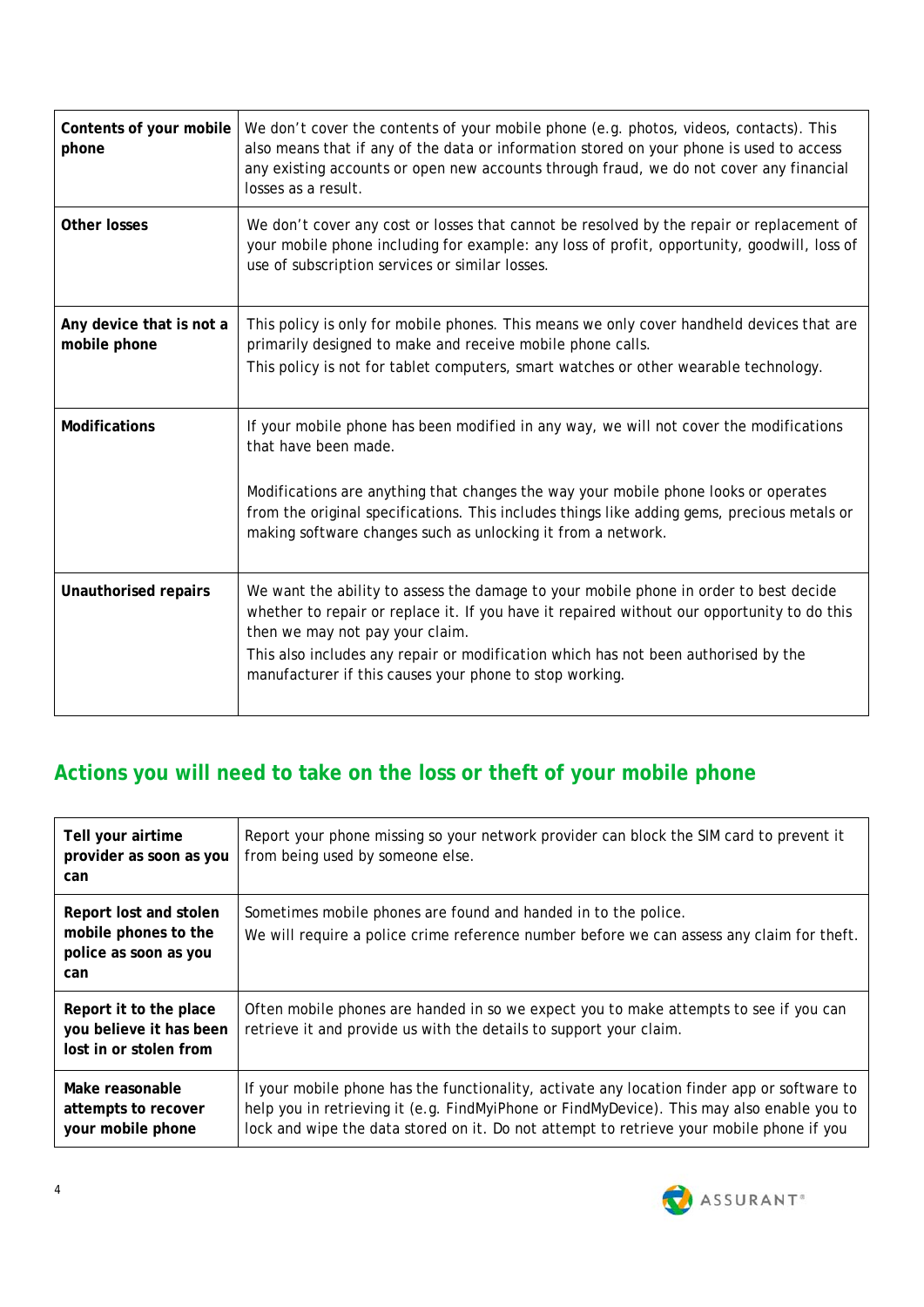|  | believe it to have been stolen or you are unfamiliar with the location. If you suspect it has<br>I been stolen, report this to the police. |
|--|--------------------------------------------------------------------------------------------------------------------------------------------|
|  |                                                                                                                                            |

#### **How to make a claim**

Please make sure you have read the "Actions you will need to take on the loss or theft of your mobile phone" section if relevant as this tells you what we may need from you in order to settle your claim.

| Step One:   | You should tell us about your claim as soon as you can after discovering the incident. You<br>can do this by visiting our website monzo-assurant.com or calling us on 0330 156 6696.                                                                                                                                                                                    |
|-------------|-------------------------------------------------------------------------------------------------------------------------------------------------------------------------------------------------------------------------------------------------------------------------------------------------------------------------------------------------------------------------|
| Step Two:   | We will walk you through the simple claims process and tell you what information you will<br>need to provide for us to assess your claim.<br>You may be asked to complete a claim form or provide additional information in order to<br>progress your claim. This could be documentation from your network showing that the<br>mobile phone was last being used by you. |
| Step Three: | You will need to pay your excess for every approved claim before we can arrange the<br>repair or replacement of your mobile phone. Your excess can be paid by credit or debit<br>cards (We do not accept American Express cards or Diners Club cards).                                                                                                                  |
| Step Four:  | If your claim is approved we will either repair your mobile phone or send you a<br>replacement.<br>In the event of your mobile phone being lost or stolen we will blacklist the mobile phone<br>to prevent it from being used.                                                                                                                                          |

### **What you need to know about the claims process**

**If your claim is for damage or breakdown and we need to provide you with a replacement, we will not be able to send you the replacement mobile phone until we have been able to confirm that any locking mechanism has been removed from your mobile phone (e.g. Find My iPhone).** 

Should the locking mechanism be reactivated by the time we receive it and we have already replaced your mobile phone we may take steps to recover the one we have sent you as part of your claim settlement. If we are attempting a repair to your mobile phone it will delay your claim and it may be returned to you unrepaired for the locking mechanism to be removed.

- When sending in your device, please DO NOT send in your SIM or memory card, any other accessories or any other items that do not relate to the claim such as the manual or box as these will be destroyed. We are unable to recover and return these items.
- When your device is received all remaining data will be erased as part of the claims process, you should back up any data where possible before sending in your device for repair.
- Repairs will be made using readily available parts, or we may provide



5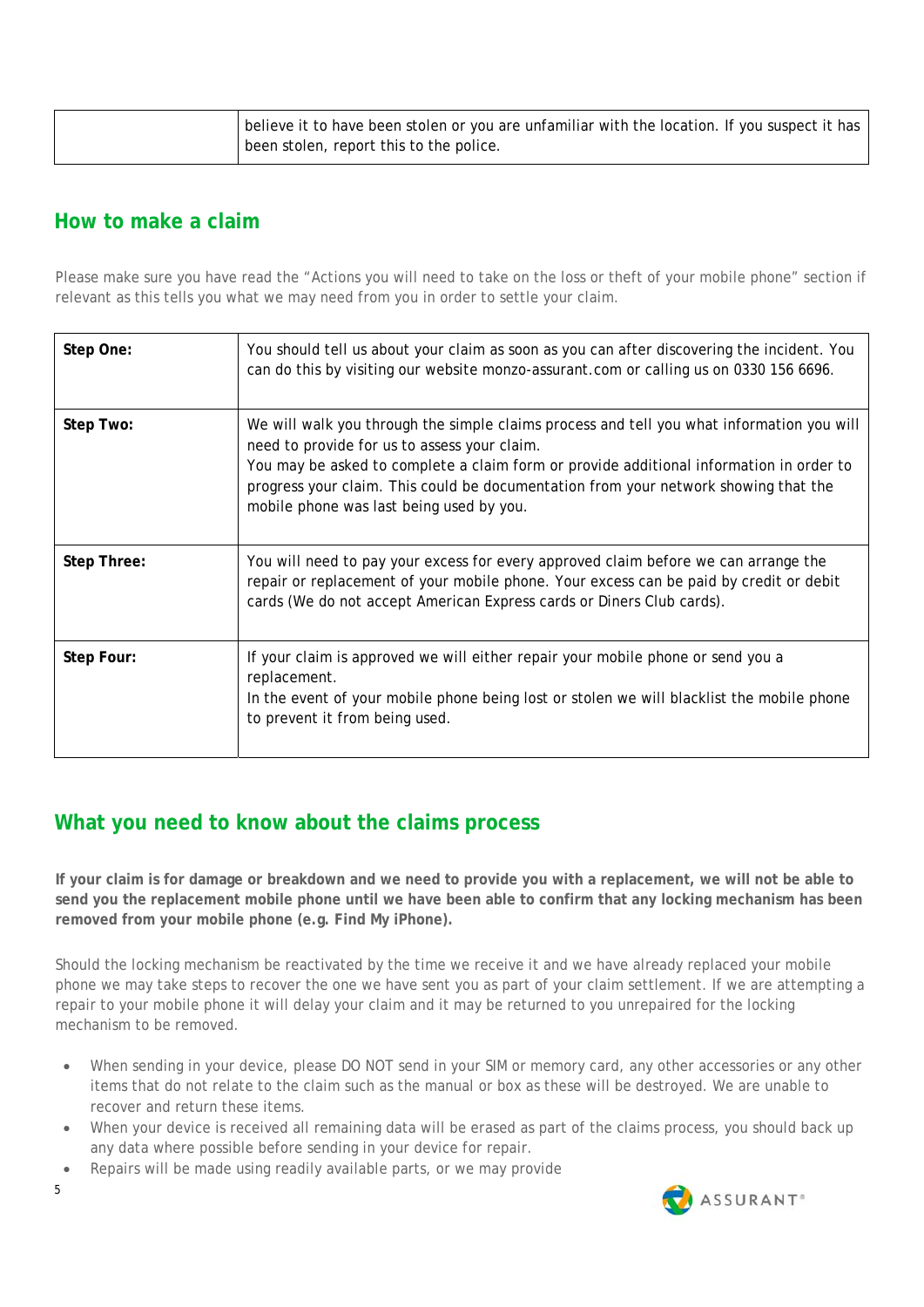remanufactured products. These may contain parts that are of similar or equivalent specification, and these may include unbranded parts. This policy is provided in addition to any manufacturer's warranty that applies to your mobile phone ("applicable manufacturer's warranty"). Nothing in this policy is intended to affect your rights under the applicable manufacturer's warranty or your statutory rights.

- If any lost or stolen mobile phones are recovered after the claim is approved, they shall become the property of the insurer and must be returned to us immediately. Damaged mobile phones and accessories, parts and materials replaced by us shall become the property of the insurer.
- In some instances we may arrange to deliver your replacement mobile phone at the same time as collecting your damaged mobile phone. If you return a mobile phone or item other than the insured mobile phone we will take action to recover the replacement mobile phone or block the replacement handset to prevent it from being used and/or recover the cash value. The action taken will be at our sole discretion.
- Where we receive any mobile phone as part of a claim that is manufactured in a way to resemble items made by another company in breach of any trademark or copyright laws, or mobile phones that are created by using parts from a number of different phones we will return it to you unrepaired, the claim will be declined and any excess paid will be returned.

# **Fraud**

We do not tolerate any aspect of fraudulent activity. We work closely and share data with other insurers, law enforcement agencies, fraud prevention agencies, public bodies and airtime providers to identify fraud and support prosecution where appropriate evidence exists.

We, and other organisations, may access and use the information recorded by fraud prevention agencies, from both the UK and from other countries. It is important that when applying for insurance or submitting a claim you or anyone acting on your behalf must take reasonable care to answer all questions honestly and to the best of your knowledge. Failure to do so may affect the validity of your policy or the fulfilment of your claim.

If false or inaccurate information is provided and fraud is identified then we will:

- Reject the claim and we may cancel your policy. If an excess has been paid this will be returned.
- Report you to relevant authorities and take legal action, if necessary, to recover any money already paid to you under this insurance policy.
- Pass the details on to your bank; network or our distribution partner> providing this service as part of a wider offering.
- Share details of the fraudulent claim with several industry wide fraud prevention databases. A list of participants and the name and address of the operators are available on request.
- Pass details to fraud prevention agencies.
- Provide law enforcement agencies with access to use this information.

We and other organisations may also access and use this information to prevent fraud and money laundering, for example, when:

- Checking details on applications for credit and credit related accounts or facilities.
- To prevent and detect fraud.
- Managing credit and credit related accounts or facilities.
- Checking details on proposals and claims for all types of insurance.
- Checking details of job applicants and employees.

We and other organisations may access and use from other countries the information recorded by fraud prevention agencies. Please contact us at 0330 156 6696 for details of the relevant fraud prevention agencies.

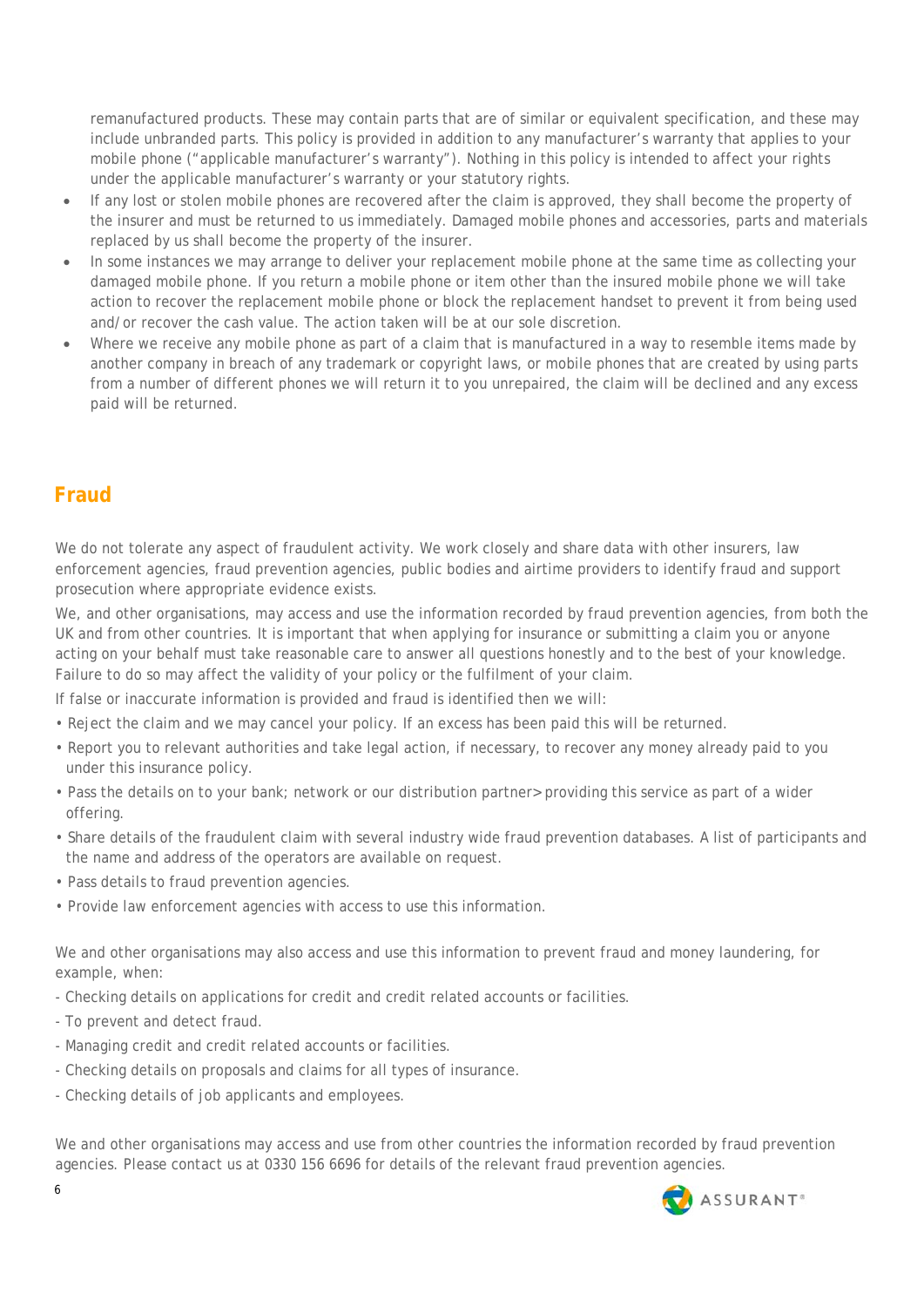# **Financial Services Compensation Scheme**

Assurant General Insurance Limited is covered by the Financial Services Compensation Scheme (FSCS). You may be entitled to compensation from the scheme if they cannot meet their liabilities to you. General insurance contracts are covered for 90% of the entire claim with no upper limit. Further information is available from the FSCS by calling 0800 678 1100 and online at fscs.org.uk

# **Price of your insurance**

This insurance is provided as a benefit of your Premium account and the cost is included in the monthly fee you pay for this account.

# **Duration of this Policy**

Your policy will remain in place until you or Monzo Bank close your Premium account or until we cancel your policy. The circumstances where we can cancel your policy are explained under "Cancelling Your insurance".

# **Choice of law**

The law of England and Wales applies to this policy and you can bring legal proceedings in respect of the policy in the English courts. If you live in Scotland you can bring legal proceedings in respect of the policy in either the Scottish or the English courts. If you live in Northern Ireland you can bring legal proceedings in respect of the products in either the Northern Irish or the English courts. This policy is written in English and all communication with you will be in English.

### **Cancelling your insurance**

If you or Monzo Bank close your Account, or Monzo Bank terminates the cover provided through the account, cover will stop immediately unless you are moving from one qualifying Account to another. We may also cancel your policy if you have provided false or inaccurate information and fraud is identified.

### **Making an enquiry or complaint**

We will always try to be fair and reasonable. If you believe we have not provided you with a satisfactory level of service, please tell us so that we can do our best to resolve the problem. The easiest way to contact us is to call 0330 156 6696. We will do everything possible to ensure that your query is dealt with promptly. Alternatively, you can email uk.complaints@assurant.com or write to:

Lifestyle Services Group Ltd, PO Box 98, Blyth, NE24 9DL

Please quote your mobile phone number in any correspondence.

Lifestyle Services Group Limited handle all queries and complaints on behalf of the insurer.